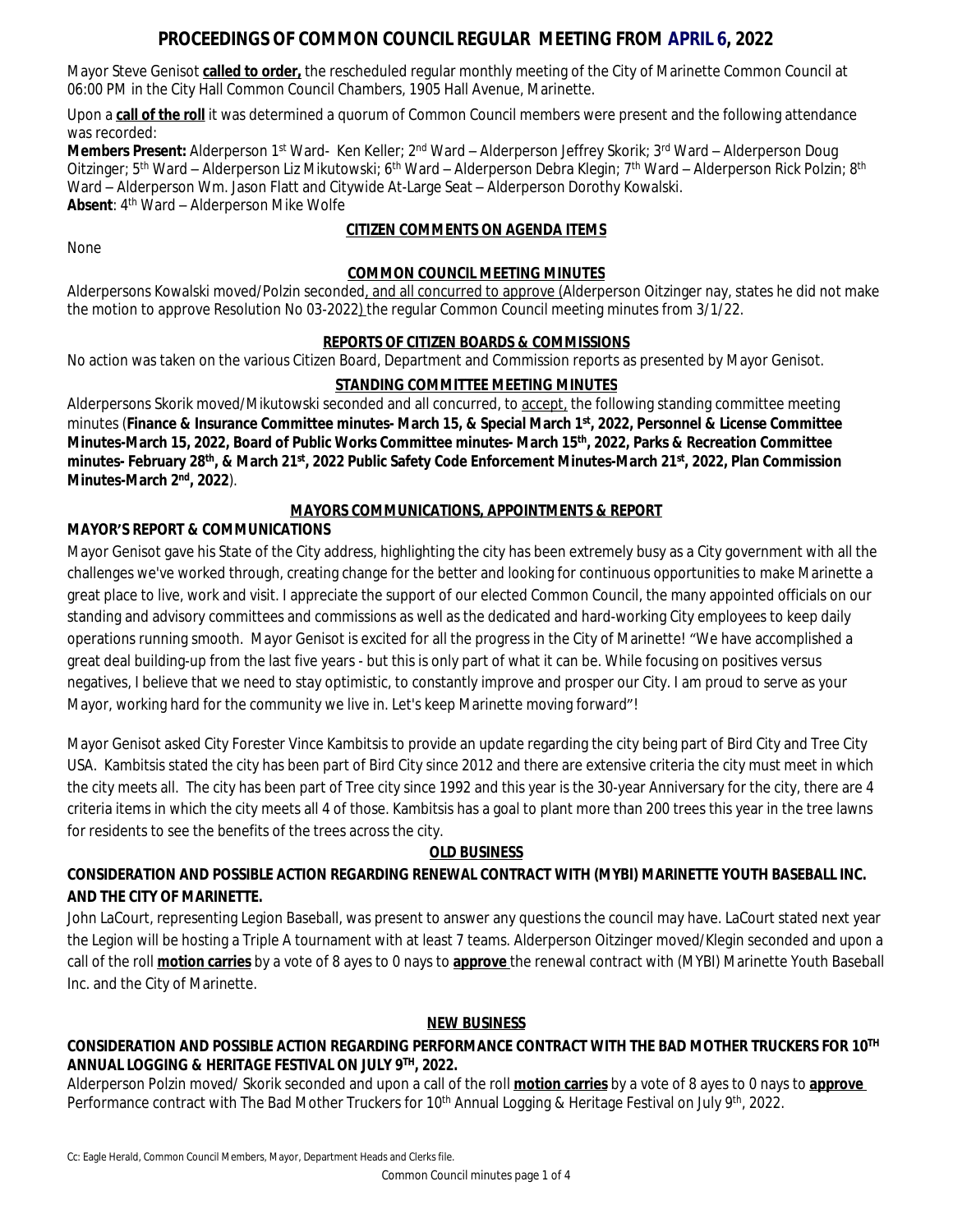### **CONSIDERATION AND POSSIBLE ACTION TO WAIVE BOAT LAUNCH FEES FOR CITY SPONSORED FISHING EVENTS.**

Alderperson Flatt moved/Skorik seconded and all concurred to **approve** waving all Boat Launch fees for City sponsored fishing events.

## **FINANCE AND INSURANCE COMMITTEE**

#### **RECOMMENDATION TO GRANT ADVANCE AUTHORIZATION TO PAY APRIL 2022 EXPENDITURES PURSUANT TO WI STAT. §66.0609 CONTINGENT UPON FINAL REVIEW & APPROVAL OF CITY OF MARINETTE FINANCE AND INSURANCE COMMITTEE.**

Alderpersons Polzin moved/Kowalski seconded and upon a call of the roll **motion carries** by a vote of 8 ayes to 0 nays to grant advance authorization to the City Treasurer/Finance Director to pay APRIL 2022 expenditures contingent upon Finance and Insurance Committee approval.

## **CONSIDERATION AND APPROVAL OF FEBRUARY 2022 BUDGET REPORTS.**

Alderpersons Skorik moved/Mikutowski seconded and all concurred to **approve** February 2022 budget reports.

#### **PERSONNEL AND LICENSE COMMITTEE**

#### **CONSIDERATION OF RECOMMENDATION REGARDING ORIGINAL ALCOHOL BEVERAGE RETAIL APPLICATION FOR CLASS "B" BEER AND LIQUOR FROM TORREANO PROPERTIES, LLC DOING BUSINESS AS CACTUS MENEKAUNEE LOCATED AT 40 W. HOSMER ST.**

Alderpersons Kowalski moved/Keller seconded and all concurred to **approve** the Original Alcohol Beverage Retail Application for Class "B" Beer and Liquor from Torreano Properties, LLC doing business as Cactus Menekaunee located at 40 W. Hosmer St.

### **CONSIDERATION AND POSSIBLE ACTION REGARDING ONE (1) RENEWAL OPERATOR LICENSE**

Alderperson Polzin moved/Oitzinger seconded and all concurred to **grant** one (1) renewal license for Kimberly L. Peanosky

### **CONSIDERATION AND POSSIBLE ACTION REGARDING TEN (10) NEW OPERATOR LICENSE APPLICATIONS.**

Pursuant to Marinette Municipal Code § 9.0220, Personnel and License Committee Policy No. PLC - 1.0010 and Wis. Stat. § 125.17, Alderpersons Polzin moved/Kowalski seconded and all concurred to **grant** operator licenses to the following ten (10) new applicants: Anna R. Allgeyer, Kenya L. Barber, Kira L. Brown, Nevada M. Brown, Alexis N. Harris, Kendra A. Kolosso, Dalton S. Mikkelson, Michele L. Mills, Brandon L. Nicoll & Makinzy M. Young. Each aforementioned operator license applicant, recommended to have licenses granted for the current licensing period expiring 6/30/2024, shall be contingent upon each applicant providing documentation to City Clerk's Office, prior to expiration date of their 60-day provisional operator license, confirming completion of a State of Wis. approved Responsible Beverage Server class.

# **CIVIC AFFAIRS, TRAFFIC LIGHTS & CEMETERY COMMITTEE**

### **CIVIC AFFAIRS, TRAFFIC AND LIGHTS & CEMETERY COMMITTEE DID NOT HAVE A MONTHLY MEETING IN MARCH**

### **BOARD OF PUBLIC WORKS**

### **CONSIDERATION REGARDING RECOMMENDATION** OF **TRAFFIC SIGNAL PREVENTATIVE MAINTENANCE CONTRACT WITH TAPCO FOR 2022.**

Alderperson Keller moved/ Oitzinger seconded upon a call of the roll **motion carries** by a vote of 8 ayes to 0 nays to **approve** the Traffic Signal Preventative Maintenance Contract with Tapco for 2022.

#### **CONSIDERATION REGARDING RECOMMENDATION OF STREET USE PERMIT FOR THE BELLIN HEALTH COMMUNITY RUN/WALK ON SATURDAY, APRIL 30TH, 2022. CLOSING GALLAGHER ROAD FROM ROOSEVELT TO ANGWALL. CLOSING ANGWALL DRIVE FROM GALLAGHER TO PARCEK. CLOSING PARCEK STREET FROM ANGWALL TO ROOSEVELT. STARTING 7:00A.M. AND ENDING AT 10:00A.M.**

Alderperson Oitzinger moved/ Skorik seconded and all concurred to **approve** the Street Use Permit for the Bellin Health Community Run/Walk on Saturday, April 30th, 2022. Closing Gallagher Road from Roosevelt to Angwall. Closing Angwall Drive from Gallagher to Parcek. Closing Parcek Street from Angwall to Roosevelt. Starting 7:00A.M. and ending at 10:00A.M.

# **CONSIDERATION REGARDING BID RESULTS FOR 2022 SEASON REQUIREMENTS OF CONSTRUCTION MATERIALS FOR ASPHALT.**

One Bidder responded to the request for bids. Alderperson Flatt moved/ Keller seconded upon a call of the roll **motion carries** by a vote of 8 ayes to 0 nays to **approve** the sole total base bid totaling \$102,741.50 submitted by Northeast Asphalt, Inc. 1524 Atkinson Dr, Green Bay WI 54303 for 2022 season requirements – Asphalt.

# **CONSIDERATION REGARDING BID RESULTS FOR 2022 SEASON REQUIREMENTS OF CONSTRUCTION MATERIALS FOR GRAVEL.**

Two bidders responded to the request for bids. Alderperson Skorik moved/ Flatt seconded upon a call of the roll **motion carries** by a vote of 8 ayes to 0 nays to **approve** the low total base bid totaling \$1,050.00 submitted by Peters Concrete Co. 1516 Atkinson Drive, Green Bay WI, 54143 for 2022 season requirements – Gravel.

### **CONSIDERATION REGARDING BID RESULTS FOR 2022 SEASON REQUIREMENTS OF CONSTRUCTION MATERIALS FOR TOPSOIL.**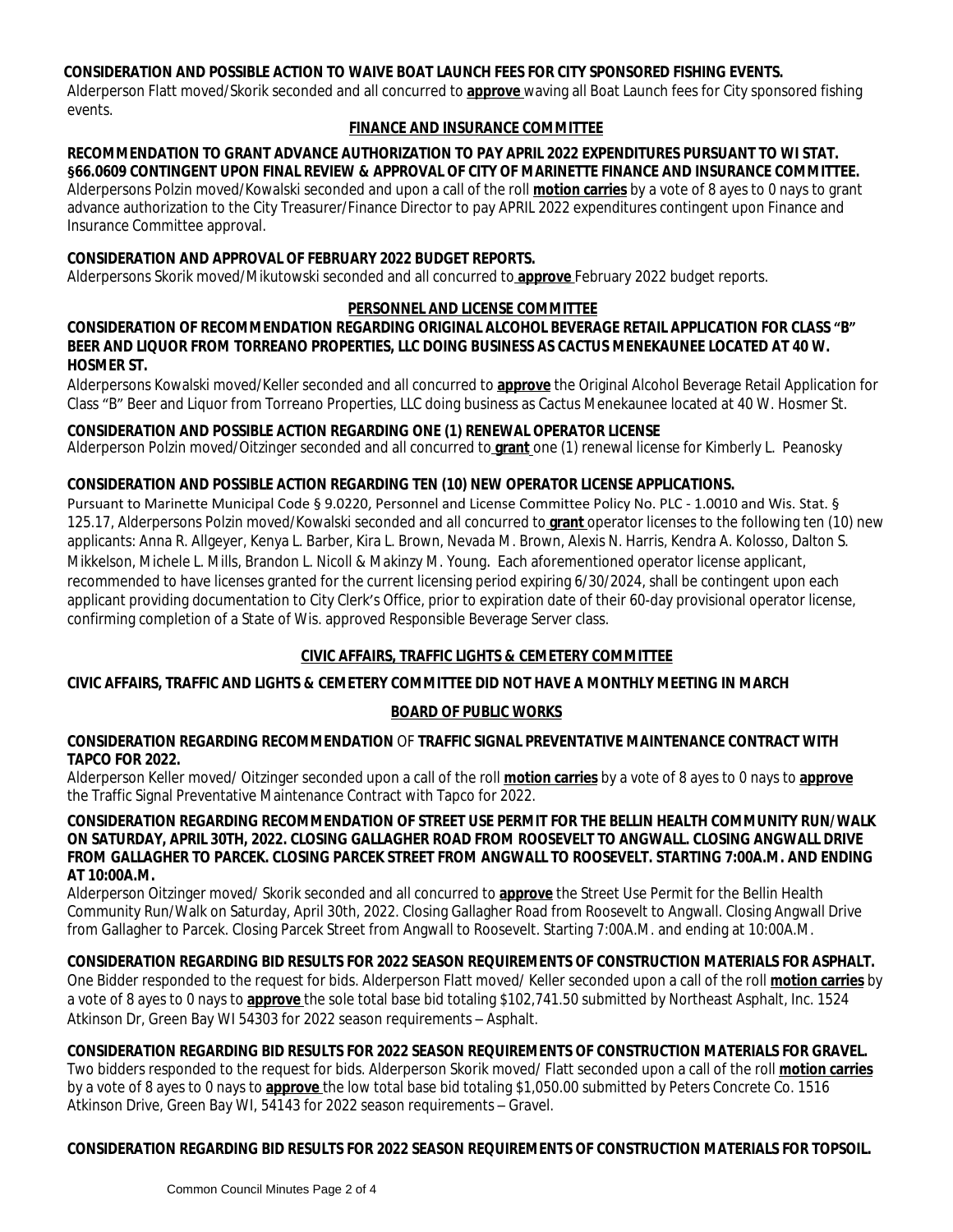One bidder responded to the request for bids. Alderperson Mikutowski moved/ Keller seconded upon a call of the roll **motion carries** by a vote of 8 ayes to 0 nays to **approve** the sole total base bid from Havelka Construction, W4559 US Hwy 41, Wallace, MI 49893 in the amount of \$1,765.00 for 2022 season requirements – Topsoil.

## **CONSIDERATION REGARDING BID RESULTS FOR ONE (1) NEW 2023, SINGLE AXLE DUMP TRUCK WITH ACCESSORIES.**

Two bidders responded to the request for bids. Alderperson Oitzinger moved/ Flatt seconded upon a call of the roll **motion carries** by a vote of 8 ayes to 0 nays to **approve** the low bid from Packer City International Trucks Inc., in the amount of \$215,902.00 for one (1) new 2023, Single Axle Dump Truck with accessories.

# **CONSIDERATION REGARDING BID RESULTS FOR CONCRETE PAVEMENT AND CURB PATCHING PROJECT NO. 2022-400 CITY OF MARINETTE.**

One bidder responded to the request for bids. Alderperson Flatt moved/ Kowalski seconded upon a call of the roll **motion carries** by a vote of 8 ayes to 0 nays to **approve** the sole bid from Sommers Construction Co., Inc. in the amount of \$83,150.00

# **CONSIDERATION REGARDING BID RESULTS FOR CONCRETE AT LARGE.**

One bidder responded to the request for bids. Alderperson Skorik moved/ Keller seconded upon a call of the roll **motion carries** by a vote of 8 ayes to 0 nays to **approve** the sole bid from Ed's Concrete in the amount of \$40,180.00 for Concrete At Large

# **CONSIDERATION REGARDING BID RESULTS FOR BITUMINOUS SURFACE CONSTRUCTION CHIP SEAL COAT AND SPRAY PATCHING PROJECT NO. 2022-300 CITY OF MARINETTE.**

One bidder responded to the request for bids. Alderperson Polzin moved/ Flatt seconded upon a call of the roll **motion carries** by a vote of 8 ayes to 0 nays to **approve** the sole bid from Fahrner Asphalt Sealers, LLC, in the amount of \$176,313.79 for Bituminous Surface Construction Chip Seal Coat and Spray Patching, Project No. 2022-300.

# **CONSIDERATION REGARDING BID RESULTS FOR STREET AND UTILITY RECONSTRUCTION MERRYMAN STREET & PERNIN STREET PROJECT NO. 2022-200 CITY OF MARINETTE.**

Four bidders responded to the request for bids. Alderperson Flatt moved/ Keller seconded upon a call of the roll **motion carries** by a vote of 8 ayes to 0 nays to **approve** the low bid from Degroot, Inc. in the amount of \$994,986.40 for Merryman Street & Pernin Street, Street and Utility Construction, Project No. 2022-200.

### **PARKS AND RECREATION COMMITTEE**

### **PARKS AND RECREATION COMMITTEE HAD NO COMMON COUNCIL RECOMMENDATIONS FOR THE MONTH OF MARCH.**

### **PUBLIC SAFETY AND CODE ENFORCEMENT COMMITTEE**

### **CONSIDERATION REGARDING BID RESULTS FOR (3) THREE NEW 2022 FORD EXPEDITION/POLICE SQUADS.**

Alderperson Flatt moved/ Oitzinger seconded and upon a call of the roll **motion carries** by a vote of 8 ayes to 0 nays to **approve**  the sole bid from The Motor Company in the amount of \$43,338.00 plus tax, title and license fees, per vehicle for a total amount of \$130,014.00 for (3) three 2022 or newer Ford Expedition / all-wheel drive pursuit-rated police squad.

#### **CONSIDERATION REGARDING RECOMMENDATION OF MOU BETWEEN THE CITY OF MARINETTE AND MARINETTE COUNTY FOR THE RESCUE BOAT.**

Alderperson Polzin moved/ Mikutowski seconded and upon a call of the roll **motion carries** by a vote of 8 ayes to 0 nays to **approve** the MOU between the City of Marinette and Marinette County for the Rescue Boat.

#### **PUBLIC SAFETY CODE ENFORCEMENT RECOMMENDS APPROVAL OF ORDINANCE NO. 2487 TO BE CONSIDERED LATER ON TONIGHT'S AGENDA.**

### **PLAN COMMISSION**

## **PLAN COMMISSION HAD NO COMMON COUNCIL RECOMMENDATIONS FOR THE MONTH OF MARCH.**

## **RESOLUTIONS & ORDINANCES**

(Copies of complete text of the resolutions & ordinances described below have been placed on file at the City of Marinette Clerk's office.)

### **RESOLUTION NO 04-2022- RESOLUTION APPROVING MAY 14, 2022 AS INTERNATIONAL MIGRATORY BIRD DAY.**

Alderpersons Mikutowski moved/Skorik seconded and upon a call of the roll the **motion carries** by a vote of 8 ayes to 0 nays to **approve** Resolution No. **04-2022-** Resolution Approving May 14, 2022 as International Migratory Bird Day.